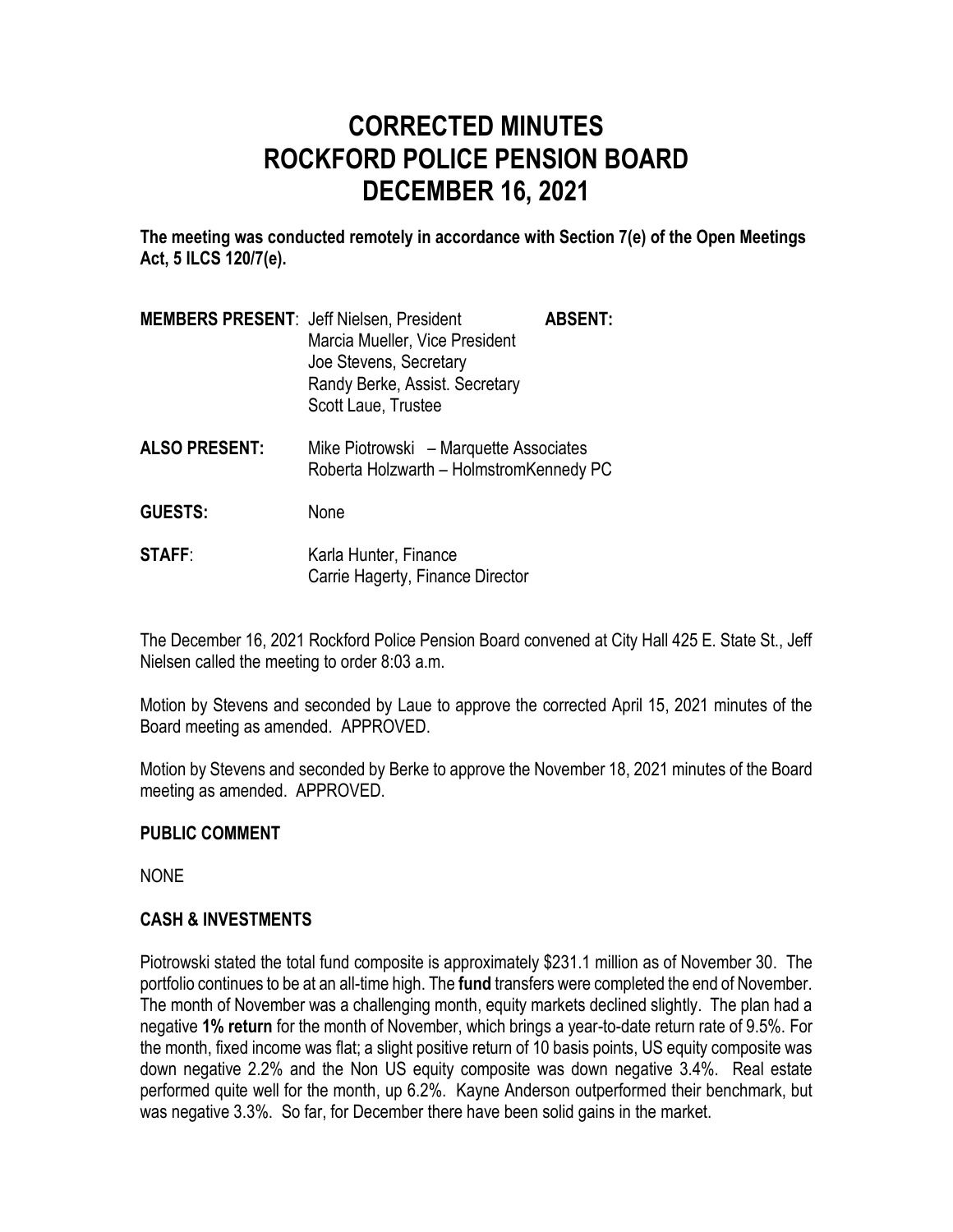Motion by Mueller, seconded by Stevens to approve the reallocation as proposed on the attachment to the agenda presented by Marquette Associates and to give Karla authority to place the suggested allocations. APPROVED.

Ayes: Nielsen, Mueller, Stevens, Berke, and Laue Nays: None

Motion by Mueller and seconded by Stevens to approve purchases and sales as shown on the attachment to the agenda. APPROVED.

Ayes: Nielsen, Mueller, Stevens, Berke, and Laue Nays: None

## **CITY BILLS**

Motion by Mueller and seconded by Stevens to approve November postage charges of \$84.97. APPROVED.

Ayes: Nielsen, Mueller, Stevens, Berke, and Laue Nays: None

Motion by Mueller and seconded by Stevens to approve November City Services of \$7,385.00. APPROVED.

Ayes: Nielsen, Mueller, Stevens, Berke, and Laue Nays: None

Motion by Mueller and seconded by Stevens to approve payment to HolmstromKennedyPC for November attorney fees for general matters in the amount of \$1,518.75. APPROVED.

Ayes: Nielsen, Mueller, Stevens, Berke, and Laue Nays: None

Motion by Mueller and seconded by Stevens to approve the payment to HolmstromKennedyPC for November attorney fees for Annual Medical Reviews in the amount of \$90.00. APPROVED.

Ayes: Nielsen, Mueller, Stevens, Berke, and Laue Nays: None

Motion by Mueller and seconded by Stevens to approve the payment to HolmstromKennedyPC for the disability application for Michael Landgraff in the amount of \$855.00. APPROVED.

Ayes: Nielsen, Mueller, Stevens, Berke, and Laue Nays: None

Motion by Mueller and seconded by Stevens to approve the payment to HolmstromKennedyPC for the disability application for Katherine Anderson in the amount of \$950.68, which included \$866.25 for professional services and \$84.43 for disbursements. APPROVED.

Ayes: Nielsen, Mueller, Stevens, Berke, and Laue Nays: None

## **ATTORNEY'S REPORT**

Attorney Holzwarth stated that she sent out a draft summary that would go with the exit letter to individuals that are separating from service prior to retirement. The new draft has detail in regards to deferment of pensions if the individual has not yet reached the age to receive a pension.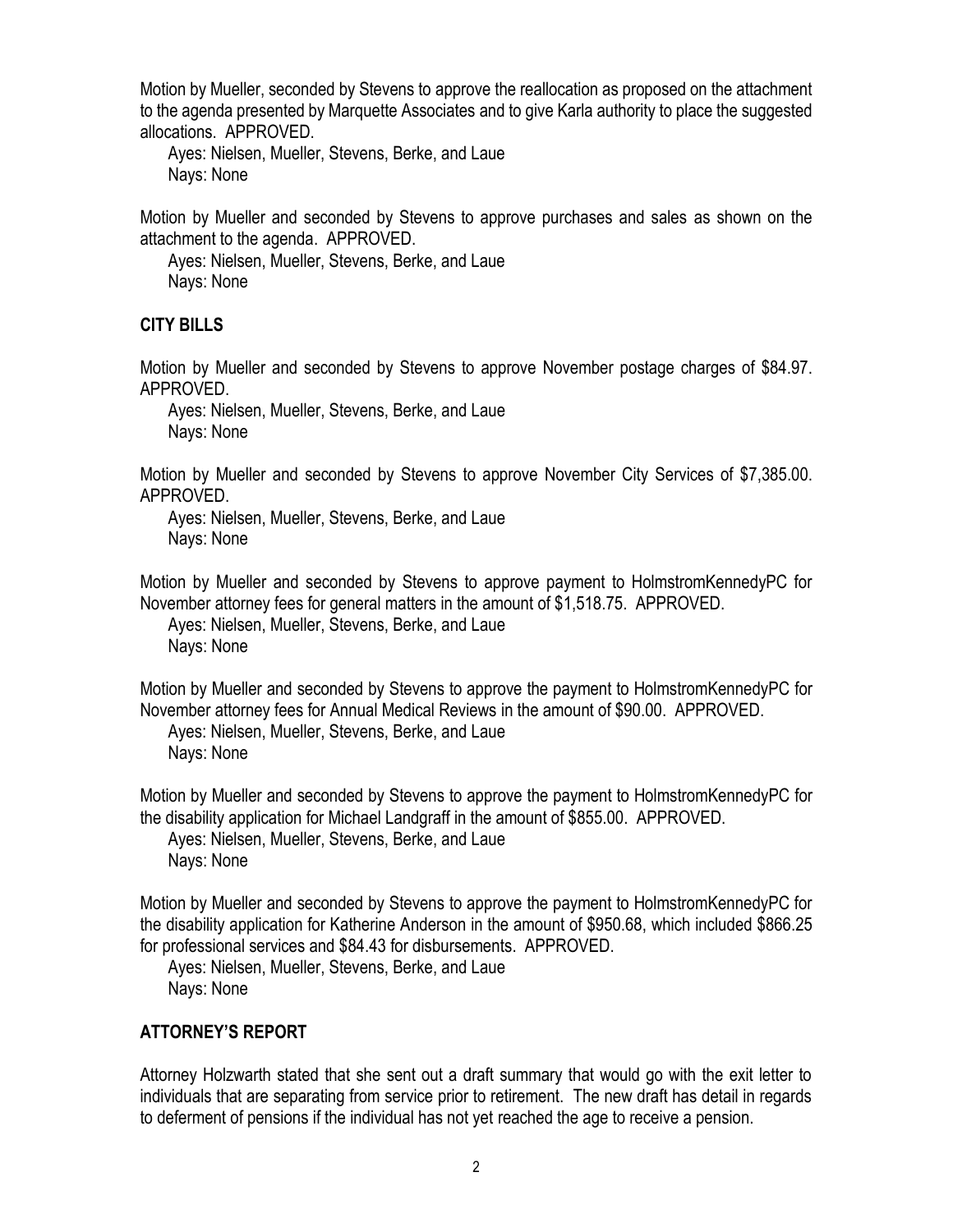Motion by Mueller and seconded by Stevens to approve the order for the City's petition to intervene in the matter of the disability pension for Michael Landgraff. APPROVED.

Ayes: Nielsen, Mueller, Stevens, Berke, and Laue Nays: None

**An additional payment of \$116.78 is being made to the Arlington Heights Police Pension Fund in connection with Officer Benjamin Schuster's transfer of his creditable service from our fund to the Arlington Heights Fund, which comes about because of approval of the collective bargaining agreement between the City of Rockford and the officers covered by that agreement. This resulted in some retroactive pay being due Officer Schuster. A question arose because the pension code indicates that once an individual has transferred out of the fund they have waived all their rights or interest in that fund. We asked Lauterbach and Amen about this, as that firm audits many Article 3 funds and has extensive experience with transfers of creditable service. They advised that it is common practice to recalculate the amount to be paid from the transferring fund to the new fund and pay the additional amount to the new fund.**

Motion by Mueller and seconded by Stevens to approve Jeff Nielsen as FOIA/OMA Officer. APPROVED.

Ayes: Nielsen, Mueller, Stevens, Berke, and Laue Nays: None

For the two pending disability applications, we are still in the discovery stage-collecting records; the next action will be selecting evaluators.

#### **NEW BUSINESS**

Motion by Mueller and seconded by Stevens to approve the first increase for Shalene (Eagleson) Lyons for a benefit increase in the amount of \$306.04 and a monthly benefit amount of \$5,014.28/\$60,171.36 annually. The Board retains jurisdiction of this matter for purposes of enforcing the Pension Code. APPROVED.

Ayes: Nielsen, Mueller, Stevens, Berke, and Laue Nays: None

Motion by Mueller and seconded by Stevens to approve the first increase for Donald Prine for a prorated amount of \$439.57 and a monthly benefit amount of \$3,370.02/\$40,440.24 annually. The Board retains jurisdiction of this matter for purposes of enforcing the Pension Code. APPROVED.

Ayes: Nielsen, Mueller, Stevens, Berke, and Laue Nays: None

Motion by Mueller and seconded by Stevens to approve the service pension for Alan Semunchuk with an initial prorated benefit amount of \$4,535.06 and a monthly benefit amount of \$5,857.78/\$70,293.30 effective January 8, 2022. The Board retains jurisdiction of this matter for purposes of enforcing the Pension Code. APPROVED.

Ayes: Nielsen, Mueller, Stevens, Berke, and Laue Nays: None

Motion by Mueller and seconded by Stevens to approve the service pension for Bryce Lambrecht with an initial prorated amount of \$4,875.42 and a monthly benefit amount of \$6,297.42/\$75,569.00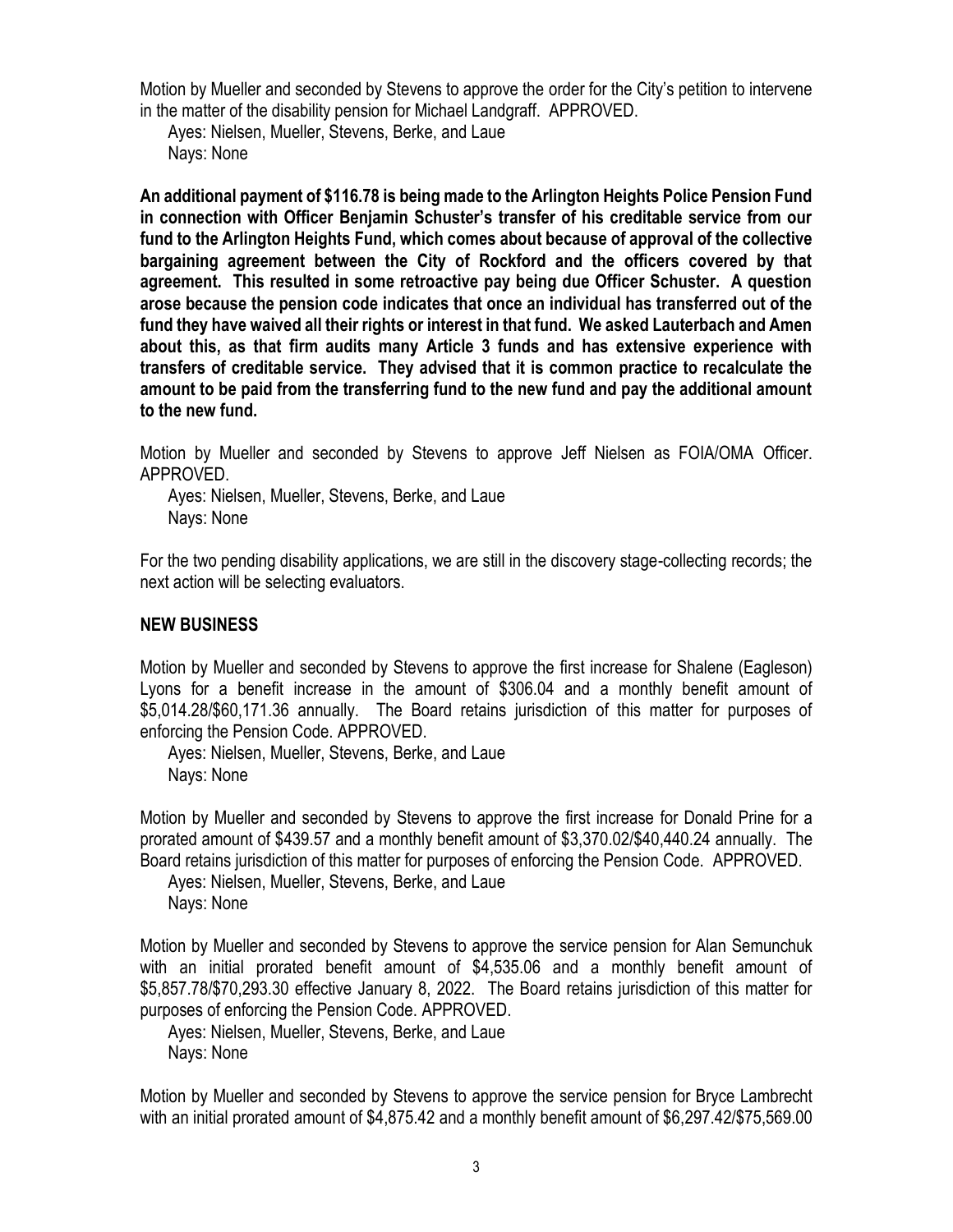annually effective January 8, 2022. The Board retains jurisdiction of this matter for purposes of enforcing the Pension Code. APPROVED.

Ayes: Nielsen, Mueller, Stevens, Berke, and Laue Nays: None

Motion by Mueller and seconded by Stevens to approve the service pension for Mark Jacobi with an initial prorated amount of \$5,655.48 and a monthly benefit amount of \$7,305.00/\$87,660.04 annually effective January 8, 2022. The Board retains jurisdiction of this matter for purposes of enforcing the Pension Code. APPROVED.

Ayes: Nielsen, Mueller, Stevens, Berke, and Laue Nays: None

Motion by Mueller and seconded by Stevens to approve surviving spouse benefits for Sally Sterling for an initial amount of \$3,633.33 and a monthly amount of \$4,360.01/\$52,320.12 annually. The Board retains jurisdiction of this matter for purposes of enforcing the Pension Code. APPROVED.

Ayes: Nielsen, Mueller, Stevens, Berke, and Laue Nays: None

Motion by Mueller and seconded by Stevens to approve surviving spouse benefits for Debra Cunningham for an initial amount of \$4,589.24 and a monthly amount of \$6,258.08/\$75,096.96 annually. The Board retains jurisdiction of this matter for purposes of enforcing the Pension Code. APPROVED.

Ayes: Nielsen, Mueller, Stevens, Berke, and Laue Nays: None

Motion by Mueller and seconded by Stevens to approve the refund application for Ludvin Santos-Tejeda in the amount of \$10,204.16 due to his separation of service on June 11, 2021. The Board retains jurisdiction of this matter for purposes of enforcing the Pension Code. APPROVED.

Ayes: Nielsen, Mueller, Stevens, Berke, and Laue Nays: None

Motion by Mueller and seconded by Stevens to approve the refund application for Dillon Rackley in the amount of \$10,744.76 due to his separation of service on August 3, 2021. The Board retains jurisdiction of this matter for purposes of enforcing the Pension Code. APPROVED.

Ayes: Nielsen, Mueller, Stevens, Berke, and Laue Nays: None

Motion by Mueller and seconded by Stevens to approve the termination of benefits for Thomas Nimmo due to his death on December 1, 2021. The Board retains jurisdiction of this matter for purposes of enforcing the Pension Code. APPROVED.

Ayes: Nielsen, Mueller, Stevens, Berke, and Laue Nays: None

Motion by Mueller and seconded by Stevens to approve the termination of benefits for Francis Licari due to his death on November 25, 2021. The Board retains jurisdiction of this matter for purposes of enforcing the Pension Code. APPROVED.

Ayes: Nielsen, Mueller, Stevens, Berke, and Laue Nays: None